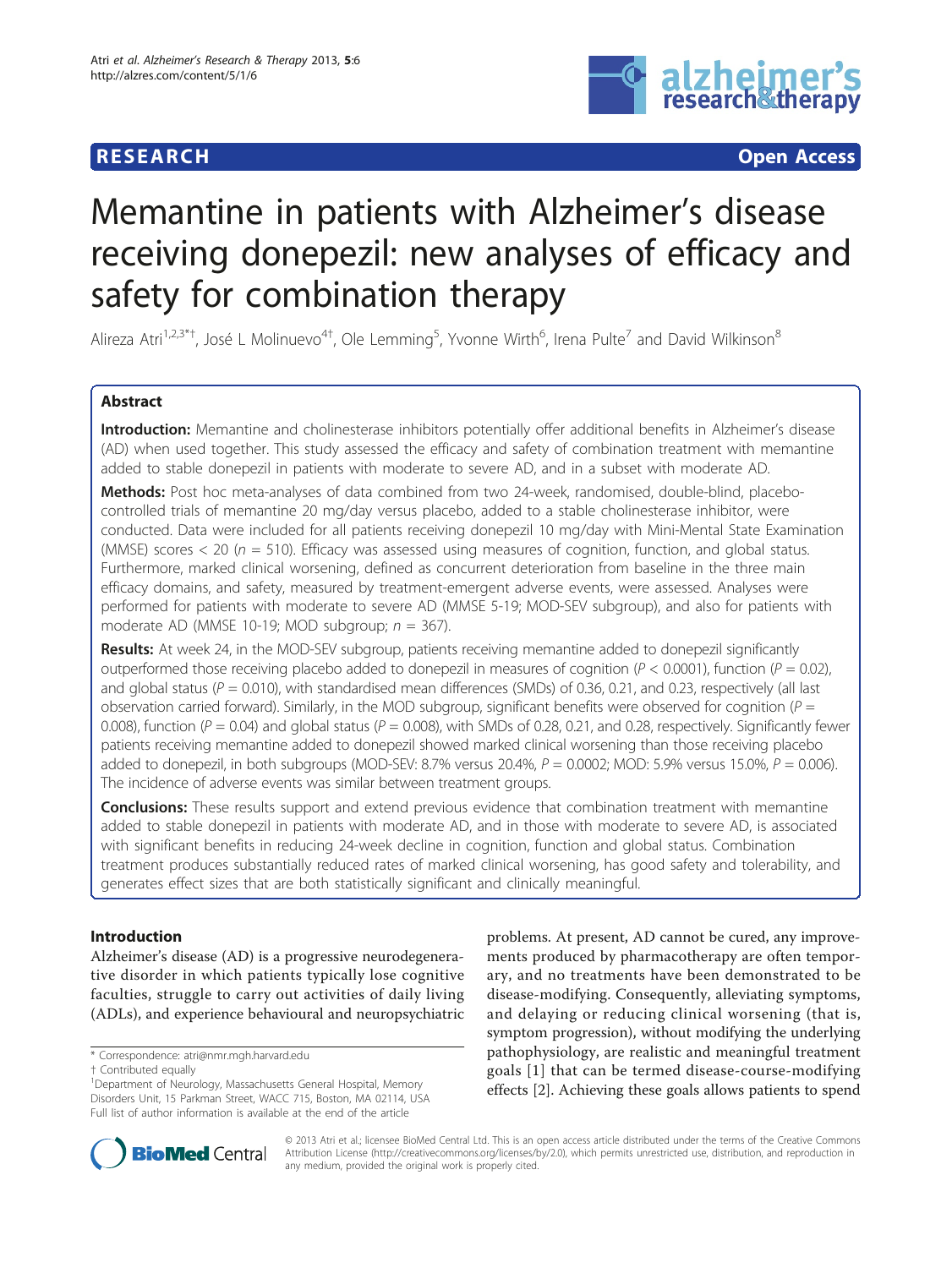more time in the milder, more functional, stages of AD than they would without treatment [[1\]](#page-9-0).

Memantine, an uncompetitive antagonist of N-methyl-D-aspartate (NMDA) glutamate receptors, is approved in the EU and US for the treatment of patients with moderate to severe AD (Mini-Mental State Examination [MMSE] [[3](#page-9-0)] score < 20). Donepezil, a cholinesterase inhibitor (ChEI), is approved for the treatment of mild to moderate AD in the EU, and for mild, moderate, and severe AD in the US and some other countries. As monotherapy, both memantine and donepezil have demonstrated efficacy for treating the symptoms of AD within their respective approved indications [\[4](#page-9-0)-[12](#page-10-0)]. In addition, the incidence of clinical worsening, as defined by concurrent deterioration in three domains (cognitive, functional, and global) over time, is reduced by memantine treatment in patients with moderate to severe AD [[6\]](#page-10-0), and by donepezil treatment in patients with mild to moderate AD [[13](#page-10-0)].

Since memantine and donepezil have different and complementary mechanisms of action, together they potentially offer additional benefits to the patient [[14](#page-10-0)]. Pharmacokinetic and pharmacodynamic data in healthy volunteers provided initial evidence that memantine and donepezil may be safely used in combination [[15](#page-10-0)]. The addition of memantine to stable ChEI therapy has also been associated with a good safety profile in patients with AD [\[16,17\]](#page-10-0).

Two 24-week, randomised, double-blind, placebo-controlled trials (RCTs) have investigated the efficacy and safety of memantine 20 mg/day in combination with a ChEI. The first, MEM-MD-02, assessed the efficacy of administration of memantine (10 mg twice daily) versus placebo in patients with moderate to severe AD (MMSE 5-14;  $n = 404$ ) receiving stable donepezil therapy [[16\]](#page-10-0). Relative to placebo, memantine produced significant benefits in all four key symptom domains of AD, namely, cognition, function, behaviour, and global status [[16](#page-10-0)]. The second RCT, MEM-MD-12, assessed the efficacy of administration of memantine (20 mg once daily) versus placebo in patients with mild to moderate AD (MMSE 10-22;  $n = 433$ ) taking a stable dose of any approved ChEI therapy [\[17\]](#page-10-0). In this trial, the only potential signal of benefit for memantine treatment over placebo (effect size estimate 0.118 in favour of memantine;  $P = 0.184$ ) was observed for the cognitive measure (AD Assessment Scale-cognitive subscale, ADAS-Cog), but the trial was not adequately powered to detect with statistical significance, an effect size smaller than 0.325 [\[17\]](#page-10-0). In both studies, combination therapy with memantine added to a ChEI was well-tolerated [\[16,17](#page-10-0)].

In addition to the lack of power to detect effect sizes smaller than 0.325, two possible explanations were provided by Porsteinsson and colleagues for the discrepancy in findings between MEM-MD-02 and MEM-MD-12: the difference in baseline disease severity, and the difference in permitted ChEIs [[17\]](#page-10-0). In the present study, data from both RCTs are combined, and the hypothesis that low power and baseline heterogeneities caused the divergent results between MEM-MD-02 and MEM-MD-12, and potentially obscured significant memantine treatmentrelated benefits in patients with moderate AD, is tested. In a post hoc meta-analysis and subgroup analysis approach, these data are used to assess the efficacy of memantine 20 mg/day versus placebo in patients receiving stable doses of donepezil (10 mg/day) in two subgroups: moderate to severe AD (MMSE 5 to 19), and moderate AD (MMSE 10 to 19).

The rationale for choosing these patient subgroups (subpopulations) were that they represent the current approved indication of memantine in the EU (moderate to severe AD), and the overlap of the approved memantine and donepezil indications in the EU (moderate AD). As is commonly done in clinical trials, the MMSE was used as a subpopulation staging surrogate measure to delineate mild (MMSE  $\geq$  20) from moderate (MMSE 10 to 19) and severe (MMSE < 10) stages of AD. Finally, since donepezil was the most commonly used ChEI in these trials, ChEIs other than donepezil were excluded, and analysis was restricted to patients receiving 10 mg/day of donepezil to minimise heterogeneity and any potential effects of underdosing.

Therefore, the analyses in this study of patients with AD with MMSE < 20 taking stable donepezil 10 mg/day consist of: 1) meta-analyses to compare the efficacy of memantine versus placebo across individual domains of AD; 2) pooled analyses to compare the efficacy of memantine versus placebo in reducing the occurrence of marked clinical worsening, and 3) pooled analyses to assess the tolerability profile of memantine versus placebo.

#### Methods

#### Study design and patients

Figure [1](#page-2-0) depicts data flow for study inclusion and subgroup analysis. Studies were selected for inclusion if they fulfilled the criteria of: phase III RCTs of patients with a diagnosis of AD and treated with memantine 20 mg/day added to stable ChEI; a double-blind observation period of at least 24 weeks, and a majority of patients receiving stable treatment with donepezil. Two studies met the inclusion criteria (MEM-MD-02 and MEM-MD-12), both of which were performed in multiple centres in the US [[16,17](#page-10-0)]. Study approval was granted by the local Institutional Review Board (IRB) at each trial site, and written informed consent was obtained from each study participant if possible, and either the caregiver or a legally acceptable representative (if different from the caregiver) before initiation of study-specific procedures according to IRB protocols [[16,17\]](#page-10-0).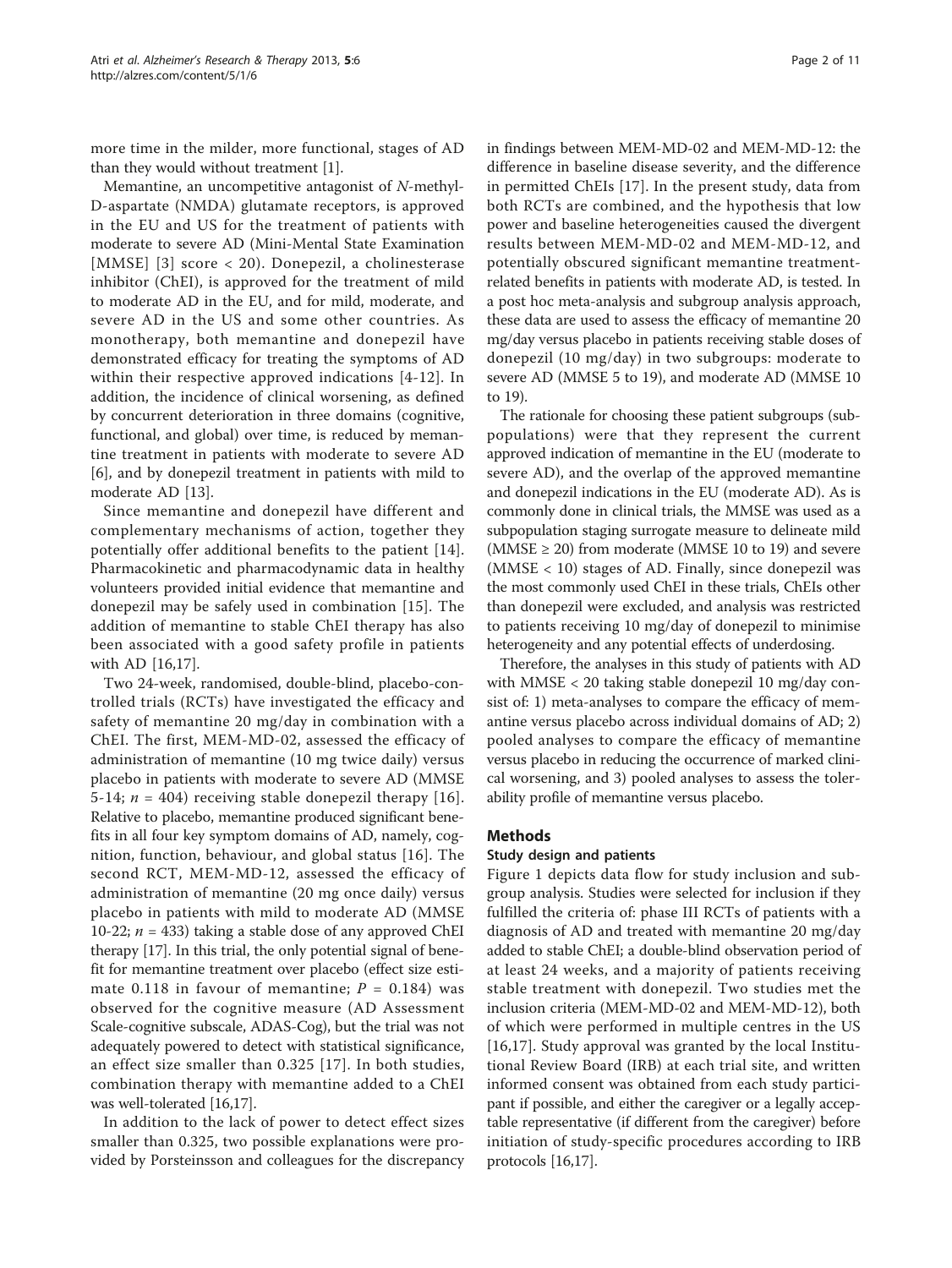<span id="page-2-0"></span>

Full details of individual study design and patient inclusion criteria for MEM-MD-02 and MEM-MD-12 have been presented previously [[16](#page-10-0),[17](#page-10-0)]. In summary, the patient inclusion criteria were similar: 50 years of age or older; diagnosis of probable AD according to the NINCDS-ADRDA criteria; a brain magnetic resonance imaging or computed tomographic scan within 12 months consistent with a diagnosis of probable AD; and treatment with a ChEI for at least 6 months with a stable dosing regimen for at least 3 months. The individual clinical study inclusion criteria differed in the required baseline MMSE score (see Figure 1) and the allowed ChEI (only donepezil use in MEM-MD-02; any ChEI in MEM-MD-12). In both studies, patients treated with memantine received a fixed total dose of 20 mg/day.

Selection was restricted to patients receiving stable treatment with donepezil 10 mg/day. Two subgroups of patients were analysed: the MOD to SEV subgroup of patients with moderate to severe AD (MMSE < 20, range 5 to 19), conforming to the approved indication

of memantine in the EU, and the MOD subgroup of patients with moderate AD (MMSE 10 to 19), conforming to the overlap of the approved memantine and donepezil indications in the EU.

#### Trial registration

The data were obtained from the sponsors of the original trials; trial registration was not relevant to these two studies since both studies were completed before July 1, 2005; MEM-MD-02 was completed by June 2002, and MEM-MD-12 was completed by March 2003 [\[16,17\]](#page-10-0).

#### Efficacy measures

Cognition was assessed using the Severe Impairment Battery (SIB) [[18-20\]](#page-10-0) in study MEM-MD-02 (patients with moderate to severe AD) and the ADAS-Cog [\[21\]](#page-10-0) in study MEM-MD-12 (patients with mild to moderate AD). In both studies, function was assessed using the AD Cooperative Study - Activities of Daily Living scale (ADCS-ADL) [[22,23\]](#page-10-0). The 23-item version (ADCS-ADL<sub>23</sub>) was used in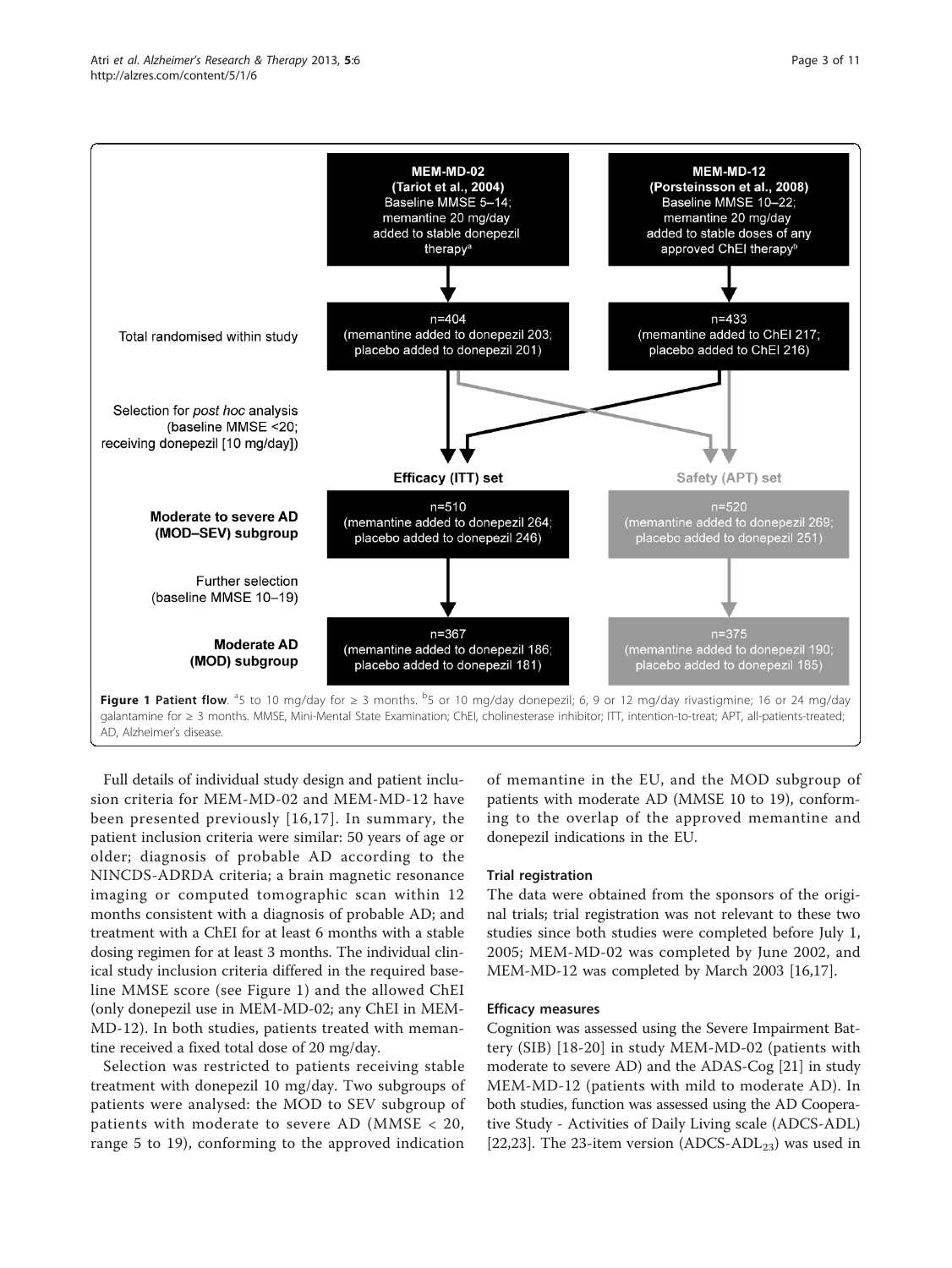MEM-MD-12, and the 19-item version (ADCS-AD $L_{19}$ ), developed specifically for patients with moderate to severe AD [[23](#page-10-0)], was used in MEM-MD-02. Global status was assessed using the Clinician's Interview-Based Impression of Change Plus Caregiver Input (CIBIC-Plus) [[24,25\]](#page-10-0).

An individual domains meta-analysis was performed for each subgroup. This required data from the different cognitive and functional rating scales within the same domain to be combined across the selected trials. Consequently, the outcome measures for this meta-analysis were change from baseline to endpoint (week 24) in cognition (SIB/ ADAS-Cog score), function (ADCS-ADL<sub>19</sub>/ADCS-ADL<sub>23</sub>) score), and global status (CIBIC-Plus score).

Data from both studies were pooled in clinical worsening analyses, a form of responder analysis in which response is defined not by improvement but by worsening [[6](#page-10-0)]. The criteria used to define clinical worsening were based on concurrent worsening in the cognitive, functional and global domains from baseline to endpoint (week 24) [[6\]](#page-10-0). Marked clinical worsening was defined as a decline of  $≥$  4 points on ADAS-Cog or  $≥$  5 points on SIB, plus any decline on ADCS-ADL $_{19}$ /ADCS-ADL $_{23}$  and CIBIC-Plus [[6\]](#page-10-0). This definition is intended to represent the average natural cognitive decline observed in patients with moderate to severe AD over 6 months, and can be considered as clinically significant cognitive worsening [[6\]](#page-10-0).

Finally, safety and tolerability were assessed in a pooled analysis of adverse events (AEs), including both the total incidence of AEs, and the AEs with an incidence  $\geq$  5% in either treatment group.

#### Statistical analysis

All analyses were performed using SAS® 9.2 and RevMan 5 software. Efficacy was analysed in the intention-to-treat (ITT) set, defined as all patients who were randomised to, and received at least one dose of, either placebo or memantine, and who completed at least one post-baseline assessment in the cognitive (SIB/ADAS-Cog) or functional (ADCS-AD $L_{19/23}$ ) domains. Analyses were conducted at week 24 using the last observation carried forward (LOCF) approach for missing data, and also for observed cases (OC).

For the individual studies in the meta-analyses, standardised effect sizes for each outcome measure were calculated as the standardised mean difference (SMD) of the change from baseline to endpoint. The overall standardised effect size for each outcome measure was calculated using the inverse-variance method. Per convention, we use Cohen's guidelines to serve as operational definitions to qualitatively interpret the magnitude of effect sizes as follows: 0.2 is small, 0.5 is medium, and 0.8 is large [[26\]](#page-10-0). Effect sizes of magnitude 0.2 or larger are considered clinically significant in the context of general medical therapeutics [[26](#page-10-0)], and are also clinically noticeable in the context of AD therapeutics [[27\]](#page-10-0). The meta-analyses were conducted using the fixedeffect model. Overall effect was tested using the Z-statistic. Statistical testing for heterogeneity was based on chi squared tests and the I-squared summary statistic; heterogeneity between studies was considered for P-values < 0.10, or I-squared > 50%. The pooled analyses of clinical worsening included patients in the ITT set who had an assessment on all three efficacy scales.

Safety was assessed in the all-patients-treated (APT) set, defined as all patients who were randomised to, and received at least one dose of, either placebo or memantine. Significance was calculated using Fisher's exact test; P-values < 0.05 were considered statistically significant.

# Results

#### Study population

A total of 510 patients with moderate to severe AD (MOD-SEV subgroup; MMSE 5 to 19) (339 from MEM-MD-02, and 171 from MEM-MD-12; 264 receiving memantine added to donepezil, and 246 receiving placebo added to donepezil) were included in the ITT set. Of these, 367 patients (186 receiving memantine added to donepezil, and 181 receiving placebo added to donepezil) were part of the MOD subgroup (MMSE 10 to 19) (Figure [1\)](#page-2-0). As expected, other than baseline MMSE score, there were no clinically relevant differences between treatment groups in terms of baseline demographics (Table [1](#page-4-0)).

#### Excluded patient population characteristics

Table [2](#page-5-0) shows the baseline characteristics for the 327 patients (mean baseline MMSE 18.0) originally enrolled in MEM-MD-02 (65 of 404 patients) or MEM-MD-12 (262 of 433 patients) who did not meet inclusion criteria for this study and were excluded from the efficacy analysis. Of the excluded patients who were part of the ITT set, 130 (all from MEM-MD-12; 90 receiving donepezil and 40 receiving a ChEI other than donepezil) met exclusion criteria for mild-stage AD (a baseline MMSE score of  $\geq$  20); there were no significant differences in baseline MMSE between patients randomised to memantine ( $n = 63$ ; MMSE = 21.1) or placebo ( $n = 67$ ; MMSE = 21.0). A further 100 patients from the ITT set (all from MEM-MD-12) met baseline MMSE criteria for moderate AD (MMSE 10 to 19) but were excluded for receiving a ChEI other than donepezil; these patients also had no significant differences in baseline MMSE between those randomised to memantine ( $n = 47$ ; MMSE 14.1) or placebo ( $n = 53$ ; MMSE 15.0). Finally, 81 patients from the ITT set (56 from MEM-MD-02 and 25 from MEM-MD-12) were excluded for taking a dose of donepezil less than 10 mg/day.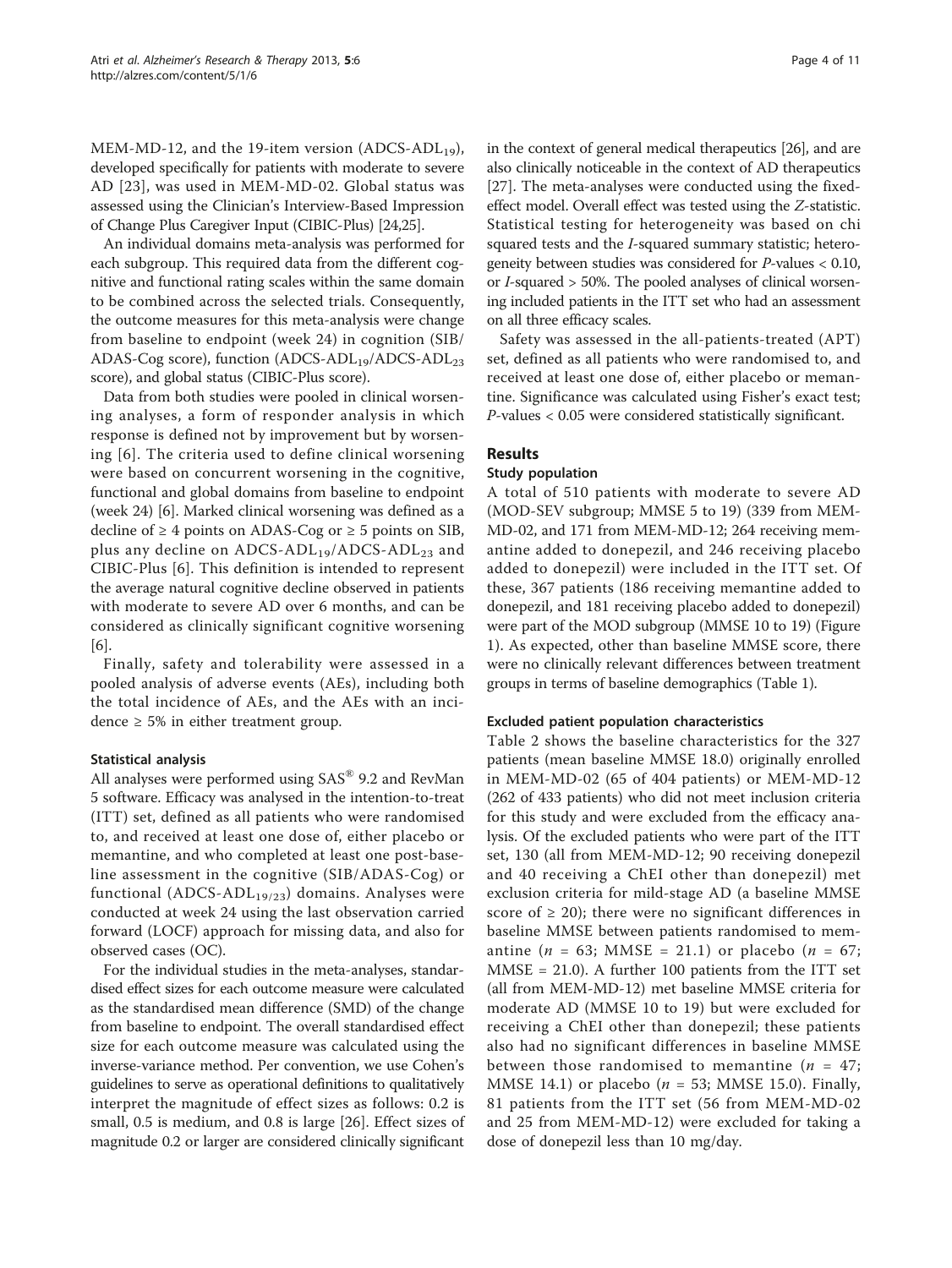| Characteristic           | MOD-SEV subgroup <sup>a</sup>                  |                                              | MOD subgroup <sup>b</sup>                      |                                              |  |
|--------------------------|------------------------------------------------|----------------------------------------------|------------------------------------------------|----------------------------------------------|--|
|                          | Memantine added to<br>donepezil<br>$(n = 264)$ | Placebo added to<br>donepezil<br>$(n = 246)$ | Memantine added to<br>donepezil<br>$(n = 186)$ | Placebo added to<br>donepezil<br>$(n = 181)$ |  |
| Female                   | 155 (58.7)                                     | 151 (61.4)                                   | 114(61.3)                                      | 110 (60.8)                                   |  |
| Age, mean (SD) years     | 75.1(8.5)                                      | 75.8 (8.5)                                   | 75.9 (8.4)                                     | 76.4(8.2)                                    |  |
| Caucasian                | 236 (89.4)                                     | 230 (93.5)                                   | 166 (89.2)                                     | 171 (94.5)                                   |  |
| <b>Black</b>             | 10(3.8)                                        | 6(2.4)                                       | 5(2.7)                                         | 4(2.2)                                       |  |
| Asian                    | 3(1.1)                                         | 1(0.4)                                       | 3(1.6)                                         | 1(0.6)                                       |  |
| Other                    | 15(5.7)                                        | 9(3.7)                                       | 12(6.5)                                        | 5(2.8)                                       |  |
| MMSE score, mean<br>(SD) | 11.9(3.9)                                      | 11.7(3.7)                                    | 13.9(2.5)                                      | 13.4(2.6)                                    |  |

<span id="page-4-0"></span>

|  |  |  | Table 1 Baseline patient demographics and MMSE scores (ITT set) |  |  |  |  |
|--|--|--|-----------------------------------------------------------------|--|--|--|--|
|--|--|--|-----------------------------------------------------------------|--|--|--|--|

Data are number (%) unless otherwise specified. <sup>a</sup>Moderate to severe Alzheimer's disease (AD) (MMSE 5 to 19 at baseline), receiving donepezil (10 mg/day).<br>PModerate AD (MMSE 10 to 19 at baseline), receiving donepezil (10 <sup>b</sup>Moderate AD (MMSE 10 to 19 at baseline), receiving donepezil (10 mg/day). MMSE, Mini-Mental State Examination; ITT, intention-to-treat.

#### Efficacy in individual domains of AD (meta-analyses)

After 24 weeks of treatment, patients in the MOD-SEV subgroup receiving memantine added to donepezil showed significantly better efficacy across all examined domains of cognition, function, and global status than patients treated with placebo added to donepezil. The overall standardised effect sizes for memantine versus placebo were: 0.36 ( $P < 0.0001$ ) for cognition, 0.21 ( $P =$ 0.02) for function, and 0.23 ( $P = 0.010$ ) for global status (all LOCF; see Figure [2a\)](#page-5-0). OC analyses produced similar results for statistical significance and standardised effect sizes. There was no sign of heterogeneity in either LOCF or OC analyses.

Treatment with memantine added to donepezil was also associated with significant clinical benefits in the MOD subgroup. The overall standardised effect sizes for memantine versus placebo were: 0.28 ( $P = 0.008$ ) for cognition, 0.21 ( $P = 0.04$ ) for function, and 0.28 ( $P = 0.008$ ) for global status (all LOCF; see Figure [2b](#page-5-0)). In OC analyses, memantine treatment was associated with statistical significance only for the global status measure, but similar overall standardised effect sizes were observed. There was no sign of heterogeneity in either LOCF or OC analyses.

#### Efficacy in reducing the occurrence of marked clinical worsening

In the MOD-SEV subgroup, 23/263 patients receiving memantine added to donepezil (8.7%) showed marked clinical worsening compared to 50/245 patients receiving placebo added to donepezil (20.4%), a significant difference of 11.7% ( $P = 0.0002$ ; LOCF) (Figure [3a\)](#page-6-0). The OC analysis produced a similar result (8.5% versus 18.9%;  $P = 0.003$ ).

In the MOD subgroup, 11/185 patients receiving memantine added to donepezil (5.9%) showed marked clinical worsening compared to 27/180 patients receiving placebo added to donepezil (15.0%), a significant difference of 9.1%  $(P = 0.006;$  LOCF) (Figure [3b\)](#page-6-0). Again, the OC analysis produced a similar result (5.9% versus 12.6%;  $P = 0.047$ ).

#### Safety and tolerability - incidence of adverse events

The incidence of AEs over 24 weeks was similar between the patients treated with memantine added to donepezil versus placebo added to donepezil (Table [3\)](#page-6-0). In the MOD-SEV subgroup, the most common AEs with an incidence ≥ 5% in patients treated with memantine added to donepezil were: dizziness, agitation, confusional state, diarrhoea, and nasopharyngitis (Table [3\)](#page-6-0). In the MOD subgroup, the most common AEs with an incidence  $\geq 5\%$ in patients treated with memantine added to donepezil were: dizziness, diarrhoea, falls, and urinary tract infection (Table [3](#page-6-0)). In both severity subgroups, the frequency of agitation was statistically significantly lower in patients treated with memantine added to donepezil compared with patients treated with placebo added to donepezil (Table [3](#page-6-0)). There were no other statistically significant differences between treatment groups for AEs with an incidence  $\geq$  5%.

#### **Discussion**

#### **Efficacy**

This study combined efficacy data for 510 patients with AD and MMSE < 20 from the two 24-week, phase III RCTs of memantine 20 mg/day added to stable donepezil (MEM-MD-02 and MEM-MD-12). It yielded SMD effect sizes in favour of combination treatment with memantine added to stable donepezil (versus placebo added to stable donepezil) that were in the clinically significant 0.2 to 0.4 range for all efficacy domains (Figure [2\)](#page-5-0).

Study MEM-MD-02, which observed significant benefits for memantine over placebo in cognition, function, and global status, considered generally the same population of patients as the present study (MMSE 5 to 14, receiving stable donepezil therapy) [[16,28,29](#page-10-0)]. Consequently, the data from MEM-MD-02 contributed favourably to the results of this meta-analysis. Regarding study MEM-MD-12 [[17\]](#page-10-0), only the data for the patients with moderate AD and who were taking donepezil 10 mg/day were included.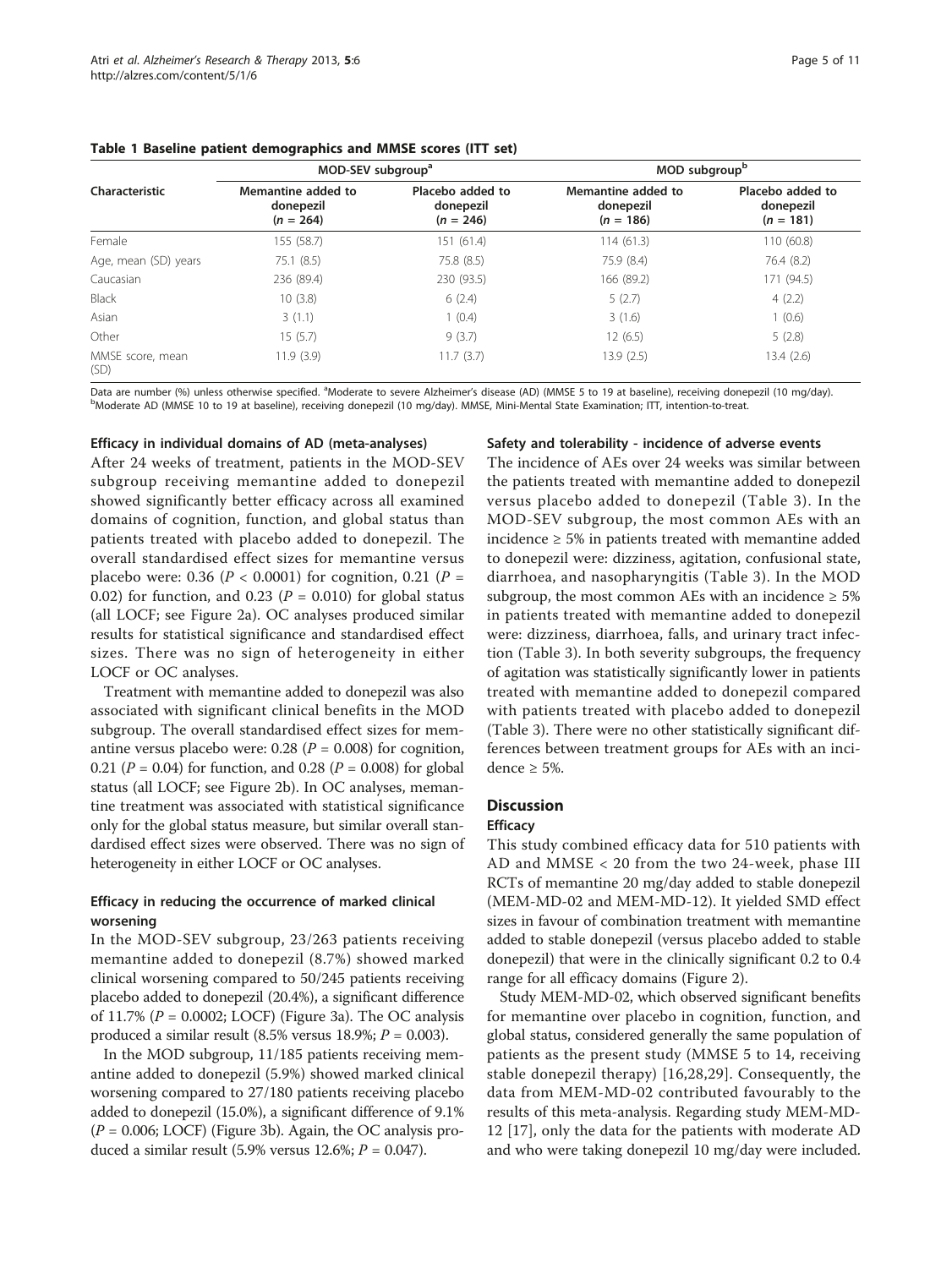<span id="page-5-0"></span>Table 2 Baseline characteristics of patients excluded due to any reason<sup>a</sup>

|                       |                                 | All excluded patients  |  |  |  |
|-----------------------|---------------------------------|------------------------|--|--|--|
| Characteristic        | <b>Memantine</b><br>$(n = 156)$ | Placebo<br>$(n = 171)$ |  |  |  |
| Female                | 91 (58.3)                       | 92 (53.8)              |  |  |  |
| Age, mean (SD) years  | 75.4 (7.3)                      | 75.7 (8.7)             |  |  |  |
| Caucasian             | 147 (94.2)                      | 162 (94.7)             |  |  |  |
| Black                 | 4(2.6)                          | 3(1.8)                 |  |  |  |
| Asian                 | 0(0.0)                          | 1(0.6)                 |  |  |  |
| Other                 | 5(3.2)                          | 5(2.9)                 |  |  |  |
| MMSE score, mean (SD) | 17.9 (4.0)                      | 18.0(3.6)              |  |  |  |

Data are number (%) unless otherwise specified. <sup>a</sup>Exclusion criteria were mild Alzheimer's disease (MMSE ≥ 20 at baseline), receiving a cholinesterase inhibitor other than donepezil, or receiving donepezil at a dose < 10 mg/day. MMSE, Mini-Mental State Examination.

In this particular subpopulation, benefits in cognition, function and global status of similar magnitude to those observed for patients in MEM-MD-02 were observed; these data demonstrated statistical significance when combined in this meta-analysis with data from the MEM-MD-02 study. These results support the hypothesis that low power and heterogeneities due to baseline ChEI treatment and disease severity may have significantly contributed to the apparently divergent results previously observed between the studies MEM-MD-02 and MEM-MD-12; these differences may have obscured the significant benefits of adding memantine to stable donepezil treatment in patients with moderate AD.

The results observed in these meta-analyses are comparable to those reported in previous meta-analyses for the

|                                                |              |     | <b>Memantine added</b><br>to donepezil |     | Placebo added<br>to donepezil |                                                                    |                                      |        |                             |          |
|------------------------------------------------|--------------|-----|----------------------------------------|-----|-------------------------------|--------------------------------------------------------------------|--------------------------------------|--------|-----------------------------|----------|
|                                                | Study        | N   | Mean (SD)                              | N   | Mean (SD)                     |                                                                    | <b>SMD, 95% CI</b>                   | Weight | <b>SMD, 95% CI</b>          |          |
| Cognition                                      | MEM-MD-02    | 169 | 1.12(7.89)                             | 169 | $-2.48(9.23)$                 |                                                                    |                                      | 66.5%  | 0.42 [0.20, 0.63]           |          |
| (SIB/ADAS-Cog)                                 | MEM-MD-12    | 94  | $-0.55(6.2)$                           | 76  | $-2.24(6.97)$                 |                                                                    |                                      | 33.5%  | $0.26$ [-0.05, 0.56]        |          |
|                                                | Total        | 263 |                                        | 245 |                               |                                                                    |                                      | 100.0% | $0.36$ [0.19, 0.54]         | p<0.0001 |
| <b>Function</b>                                | MEM-MD-02    | 169 | $-2.04(6.44)$                          | 170 | $-3.26(6.19)$                 |                                                                    |                                      | 66.8%  | $0.19$ [-0.02, 0.41]        |          |
| $(ADCS-ADL19/23)$                              | MEM-MD-12    | 95  | $-2.96(6.43)$                          | 76  | $-4.86(8.44)$                 |                                                                    |                                      | 33.2%  | $0.26$ [-0.05, 0.56]        |          |
|                                                | <b>Total</b> | 264 |                                        | 246 |                               |                                                                    |                                      | 100.0% | $0.21$ [0.04, 0.39]         | p=0.02   |
| <b>Global status</b>                           | MEM-MD-02    | 169 | $-4.4(1.06)$                           | 169 | $-4.66(1.05)$                 |                                                                    |                                      | 66.6%  | $0.25$ [0.03, 0.46]         |          |
| (CIBIC-Plus)                                   | MEM-MD-12    | 95  | $-4.42(0.96)$                          | 76  | $-4.61(0.91)$                 |                                                                    |                                      | 33.4%  | $0.20$ [-0.10, 0.50]        |          |
|                                                | <b>Total</b> | 264 |                                        | 245 |                               |                                                                    |                                      | 100.0% | $0.23$ [0.06, 0.41] p=0.010 |          |
|                                                |              |     |                                        |     | $-1$                          | $-0.5$<br>Favours placebo<br>added to donepezil added to donepezil | 0.5<br>$\Omega$<br>Favours memantine | 1      |                             |          |
| (b) MOD subgroup <sup>b</sup> (ITT set)        |              |     | <b>Memantine added</b>                 |     | Placebo added                 |                                                                    |                                      |        |                             |          |
|                                                | Study        | N   | to donepezil<br>Mean (SD)              | N   | to donepezil<br>Mean (SD)     |                                                                    | <b>SMD, 95% CI</b>                   | Weight | <b>SMD, 95% CI</b>          |          |
|                                                | MEM-MD-02    | 91  | 1.98(5.34)                             | 104 | $-0.06(7.82)$                 |                                                                    |                                      | 53.5%  | 0.30 [0.02, 0.58]           |          |
|                                                | MEM-MD-12    | 94  | $-0.55(6.20)$                          | 76  | $-2.24(6.97)$                 |                                                                    |                                      | 46.5%  | $0.26$ [-0.05, 0.56]        |          |
|                                                | Total        | 185 |                                        | 180 |                               |                                                                    |                                      | 100.0% | $0.28$ [0.07, 0.49]         | p=0.008  |
| Cognition<br>(SIB/ADAS-Cog)<br><b>Function</b> | MEM-MD-02    | 91  | $-1.35(5.12)$                          | 105 | $-2.35(6.00)$                 |                                                                    |                                      | 53.7%  | $0.18$ [-0.10, 0.46]        |          |
| $(ADCS-ADL19/23)$                              | MEM-MD-12    | 95  | $-2.96(6.43)$                          | 76  | $-4.86(8.44)$                 |                                                                    |                                      | 46.3%  | $0.26$ [-0.05, 0.56]        |          |
|                                                | Total        | 186 |                                        | 181 |                               |                                                                    |                                      | 100.0% | $0.21$ [0.01, 0.42] p=0.04  |          |
| <b>Global status</b>                           | MEM-MD-02    | 91  | $-4.18(1.03)$                          | 104 | $-4.53(0.99)$                 |                                                                    |                                      | 53.2%  | $0.35$ [0.06, 0.63]         |          |
| (CIBIC-Plus)                                   | MEM-MD-12    | 95  | $-4.42(0.96)$                          | 76  | $-4.61(0.91)$                 |                                                                    |                                      | 46.8%  | $0.20$ [-0.10, 0.50]        |          |

-1 -0.5 0 0.5 1<br>Favours placebo Favours memantine<br>added to donepezil added to donepezil

Figure 2 Meta-analyses of change from baseline to endpoint in individual domains of Alzheimer's disease (LOCF analysis). <sup>a</sup>Moderate to severe (AD) (MMSE 5 to 19 at baseline), receiving donepezil (10 mg/day). <sup>b</sup>Moderate AD (MMSE 10 to 19 at baseline), receiving donepezil (10 mg/day). AD, Alzheimer's disease; ITT, intention-to-treat; LOCF, last observation carried forward; SMD, standardised mean difference; SIB, Severe Impairment Battery; ADAS-Cog, AD Assessment Scale-cognitive subscale; ADCS-ADL<sub>19/23</sub>, 19-/23-item AD Cooperative Study-Activities of Daily Living scale; CIBIC-Plus, Clinician's Interview-Based Impression of Change Plus Caregiver Input.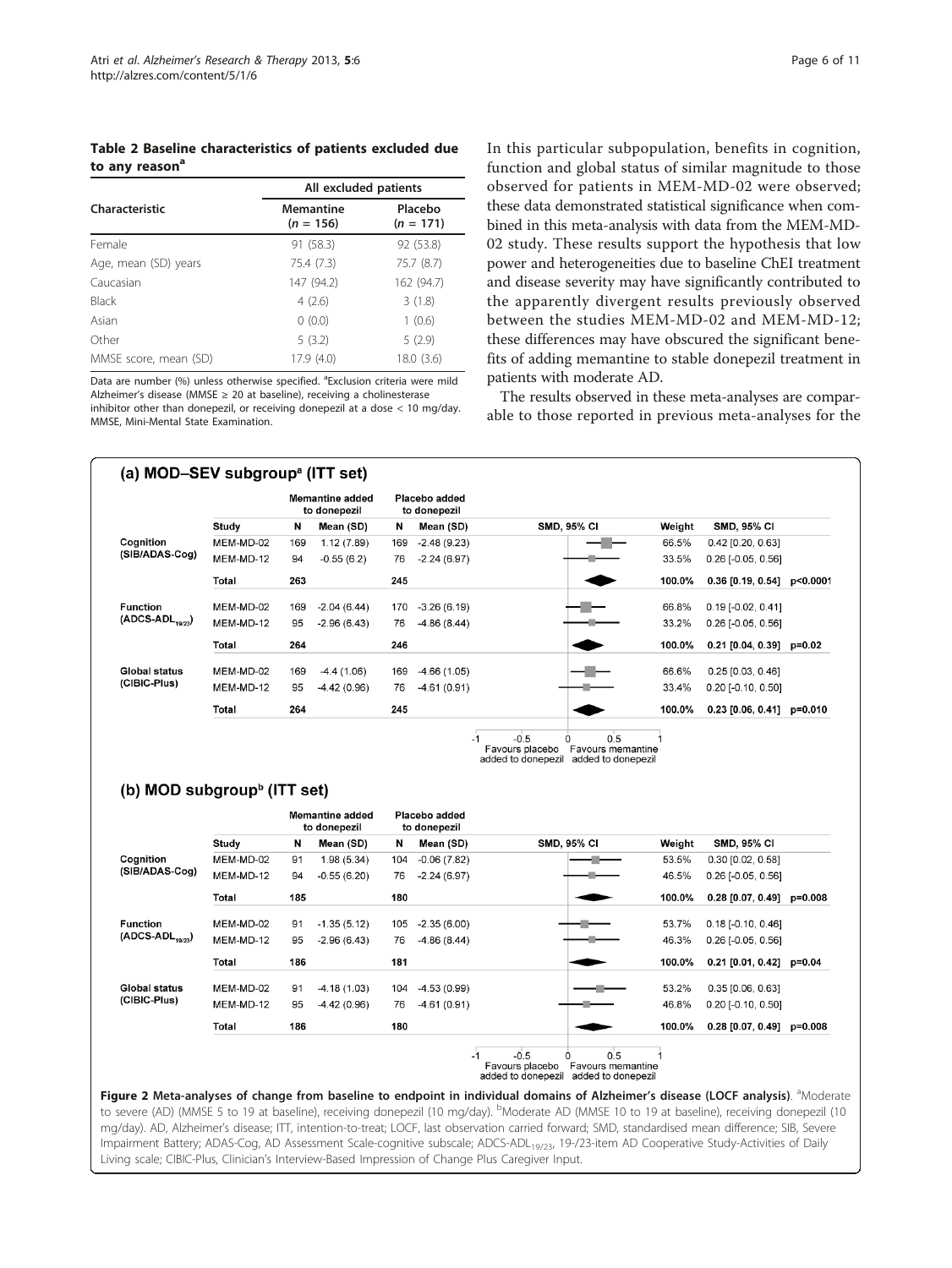<span id="page-6-0"></span>

benefits of memantine monotherapy over placebo [[30](#page-10-0),[31](#page-10-0)]. The overall standardised effect sizes in the cognitive domain are 0.36 in the present analysis (MOD-SEV subgroup; LOCF), 0.26 in Winblad et al. (OC) [\[30](#page-10-0)] and 0.29 in Doody et al. (LOCF) [[31\]](#page-10-0). Results found here are also comparable to previous findings in the domains of function and global status [\[30,31\]](#page-10-0). A major difference between this study and those previously reported is that patients in the present analysis were already receiving symptomatic benefits from donepezil, and thus the benefits observed for

|  |  |  | Table 3 Adverse events with an incidence $\geq$ 5% in either treatment group over 24 weeks (APT set) |
|--|--|--|------------------------------------------------------------------------------------------------------|
|--|--|--|------------------------------------------------------------------------------------------------------|

|                            | MOD-SEV subgroup <sup>a</sup>                  |                                              | MOD subgroup <sup>b</sup>                      |                                              |  |
|----------------------------|------------------------------------------------|----------------------------------------------|------------------------------------------------|----------------------------------------------|--|
| Adverse event              | Memantine added to<br>donepezil<br>$(n = 269)$ | Placebo added to<br>donepezil<br>$(n = 251)$ | Memantine added to<br>donepezil<br>$(n = 190)$ | Placebo added to<br>donepezil<br>$(n = 185)$ |  |
| Patients with AFs          | 206 (76.6)                                     | 186 (74.1)                                   | 144 (75.8)                                     | 136 (73.5)                                   |  |
| <b>Dizziness</b>           | 20(7.4)                                        | 19(7.6)                                      | 17(8.9)                                        | 16(8.6)                                      |  |
| Agitation                  | $17(6.3)^{*}$                                  | 29 (11.6)                                    | $9(4.7)^{*}$                                   | 19 (10.3)                                    |  |
| Confusional state          | 15(5.6)                                        | 6(2.4)                                       | $\overline{\phantom{a}}$                       | $\overline{\phantom{a}}$                     |  |
| Diarrhoea                  | 14(5.2)                                        | 21(8.4)                                      | 12(6.3)                                        | 14(7.6)                                      |  |
| Nasopharyngitis            | 14(5.2)                                        | 6(2.4)                                       | $\overline{\phantom{a}}$                       | $\overline{\phantom{a}}$                     |  |
| Falls                      | 11(4.1)                                        | 15(6.0)                                      | 10(5.3)                                        | 11(5.9)                                      |  |
| Urinary tract<br>infection | $\overline{\phantom{a}}$                       | $\sim$                                       | 10(5.3)                                        | 8(4.3)                                       |  |
| Depression                 |                                                |                                              | 6(3.2)                                         | 11(5.9)                                      |  |

Data are number (%). <sup>a</sup>Moderate to severe AD (MMSE 5 to 19 at baseline), receiving donepezil (10 mg/day). <sup>b</sup>Moderate AD (MMSE 10 to 19 at baseline), receiving donepezil (10 mg/day). \*P < 0.05 versus placebo added to donepezil. APT, all-patients-treated; AE, adverse event; '-' denotes AEs with an incidence < 5% in both treatment groups in the respective severity subgroup.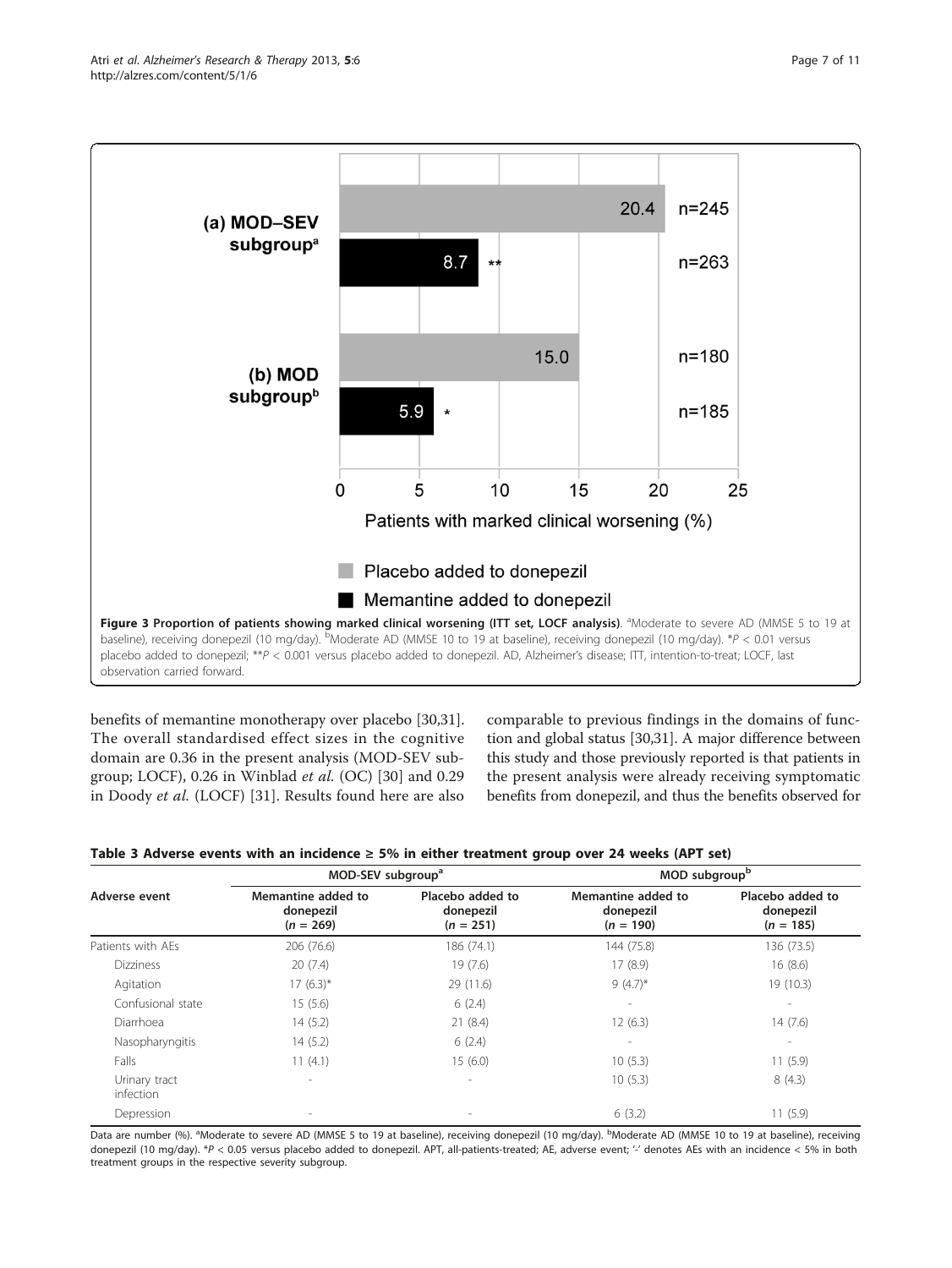memantine treatment here are over and above those produced by donepezil alone. Also notable is that LOCF analyses yielded statistical significance for all domain measures (cognition, function, global status), analyses (efficacy in individual domains, marked clinical worsening), and groups/subgroups (MOD-SEV, MOD) (eight out of eight LOCF comparisons favoured combination therapy at  $P < 0.05$ ), whereas OC analyses yielded statistical significance ( $P < 0.05$ ) favouring combination therapy in six of eight analyses (the exceptions being cognition and function in the MOD subgroup). Nonetheless, the effect size estimates for the magnitude of clinical effects using LOCF and OC analyses were similar, and favoured combination therapy in each case. Taken together with the observation that the MOD subgroup contains only approximately twothirds the sample size of the MOD-SEV group, and would therefore be more sensitive to the adverse effects of reductions in power from an OC analysis (compared to an LOCF analysis), these observations further support the hypothesis that lack of power, along with differences in baseline severity and ChEI type, substantially contributed to the absence of significant findings in the original MEM-MD-12 study.

While longer-term observational clinical cohort studies also support the clinical effectiveness of combination therapy above and beyond stable ChEI monotherapy [[32-34\]](#page-10-0), the recently published 52-week, randomised, placebo-controlled DOMINO-AD study in patients with moderate to severe AD (mean baseline standardised MMSE = 9.1), receiving stable donepezil therapy for at least 6 weeks, and whose clinician was considering a change in drug treatment, did not report similar effects [[35](#page-10-0)]. This was an important study that had substantial methodological limitations, which may have particularly affected reliability and validity of results regarding detecting potential group differences over the full course of the 52-week study; these limitations included a study redesign due to delayed and insufficient recruitment, subsequently not meeting re-adjusted sample size requirements, high and imbalanced attrition causing non-ignorable missing data, and reporting of mixed effects modelling results based on difference testing, as opposed to equivalence testing, performed without a posteriori power analysis (when required sample sizes were not achieved). Overall, these limitations may have substantially biased towards null results and resulted in inadequate power to demonstrate significant differences between groups, particularly between donepezil monotherapy and memantine added to donepezil. Yet, despite these limitations, the overall results provide further evidence to support the benefits of donepezil continuation, and of memantine treatment despite discontinuation of donepezil. Though controversial and open to interpretation, potential signals of efficacy for the addition of memantine to donepezil therapy, as reflected in the initial 30 weeks of the study (during which the patient numbers were much higher compared to week 52 assessment), and in the behavioural domain, have been postulated by other researchers, or reported in the study, and warrant further secondary analysis [[35,36\]](#page-10-0). Additionally, while scientific, methodological and practical considerations preclude direct comparison or inclusion of DOMINO-AD data in the current study, which was designed to assess a different hypothesis, this would be of great future interest in a suitably designed study that would broaden generalisability of findings to a wider and more heterogeneous patient population across two continents.

Long-term observational clinical cohort studies performed in naturalistic settings with prospectively collected data show similar patterns to RCTs, and demonstrate Level II grade, generalisable evidence that favours combination treatment over monotherapy, and monotherapy over placebo/no anti-dementia medication treatment [[32-34\]](#page-10-0). Long-term combination therapy with memantine added to a ChEI has, in the clinical setting, been observed to significantly reduce cognitive and functional decline, and to delay time to nursing home admission compared to ChEI monotherapy and to standard care without a ChEI or memantine [[32,33\]](#page-10-0). Furthermore, the benefits of combination therapy increase with time on treatment, and are sustained for years [\[32\]](#page-10-0). The latter observation is further supported by Rountree and colleagues who found that benefits of treatment with a ChEI and/or memantine significantly increased with treatment persistence and were observable across multiple symptom domains and stages of disease, including moderate and severe AD [[37](#page-10-0)]. Finally, the recent REAL.FR cohort study, which followed 686 patients with mild to moderate AD in 16 specialised memory clinics in France (89% used ChEI monotherapy at baseline, 26% used ChEI and memantine combination therapy by year 4), reported significantly less decline in this cohort over 4 years compared to untreated historical cohorts [\[38\]](#page-10-0).

#### Clinical worsening

In the MOD-SEV subgroup, the occurrence of marked clinical worsening in patients receiving memantine added to donepezil was less than half that of those receiving placebo added to donepezil (8.5% versus 18.9%;  $P = 0.003$ ; OC; MMSE 5 to 19). This rate is similar to the rate reported in patients receiving any concurrent ChEI (donepezil, galantamine, or rivastigmine) previously reported in a pooled clinical worsening analysis using data from the same two studies (9.8% versus 18.3%;  $P < 0.01$ ; OC; MMSE 5 to 19) [\[6](#page-10-0)]. In the present study, the occurrence of marked clinical worsening in the MOD subgroup was also observed to be less than half for those treated with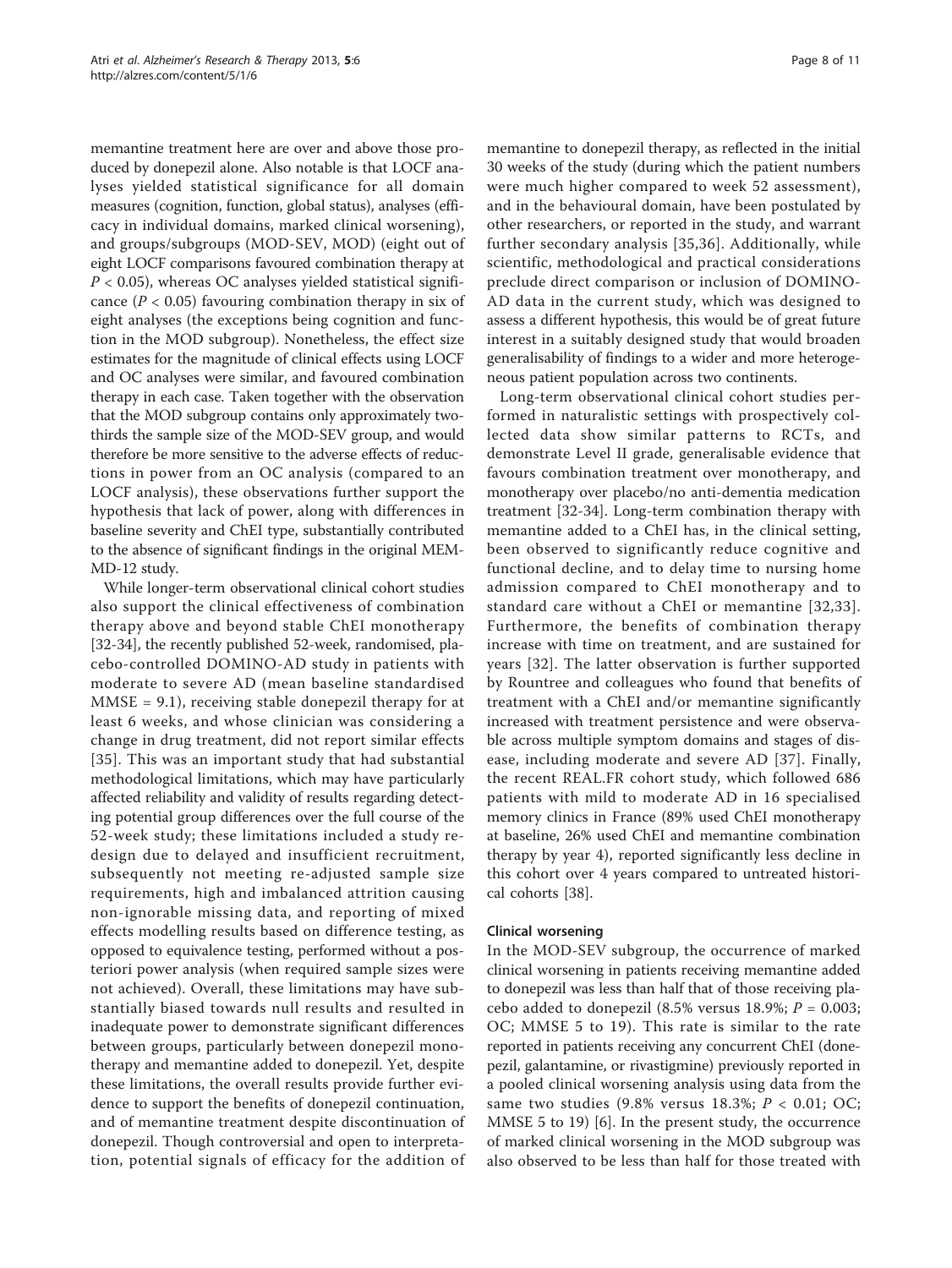memantine added to donepezil versus placebo added to donepezil.

Previous reports have considered the occurrence of clinical worsening in memantine and donepezil monotherapy studies [[6,13](#page-10-0)]. In data pooled from four memantine monotherapy studies, a significantly lower occurrence of marked clinical worsening was observed for memantine versus placebo (11.4% versus 23.0%; OC; week 24/28; P < 0.001; MMSE < 20) [[6](#page-10-0)]. In data pooled from three donepezil monotherapy studies, a significantly lower occurrence of any worsening (any concurrent decline in cognition, function, and global status) was observed for donepezil versus placebo (14.4% versus 30.9%; OC; week 24; P < 0.0001; MMSE 10 to 17) [\[13\]](#page-10-0).

Though improvement is most desirable, in practice, patients and caregivers accept that no worsening is also an acceptable outcome [[1\]](#page-9-0). Patients with AD benefit from stabilised symptoms, as they are able to remain at a higher functional level for longer [[1\]](#page-9-0). Caregivers also benefit from reduced patient decline as the patient's retained independence reduces the burden placed upon the caregiver. In the present study, since patients in the placebo group were already receiving stable donepezil treatment, the addition of memantine offered extra benefits by further reducing the occurrence of marked clinical worsening, not just in later stages, but also in moderate AD.

#### Safety and tolerability

In moderate to severe AD, and moderate AD, combination treatment with memantine and donepezil was welltolerated and had a similar incidence of AEs as treatment with placebo added to donepezil. Individually, studies MEM-MD-02 and MEM-MD-12 indicated that combination therapy with memantine added to donepezil/ChEI was safe and well-tolerated [\[16,17\]](#page-10-0), a pattern of safety that was also recently reported in the DOMINO-AD study [[35\]](#page-10-0). In the present study, the frequency of agitation was approximately half in the memantine-treated group compared with the placebo-treated group. A significant reduction in the incidence of agitation in favour of memantine monotherapy over placebo has been previously observed in a meta-analysis of patients with AD [[31](#page-10-0)]. Furthermore, in a pooled analysis of patients with moderately severe to severe AD (MMSE 3 to 14) who had baseline symptoms of agitation/aggression or psychosis, a significantly greater proportion of memantinetreated patients experienced an improvement of agitation/aggression over 6 months than patients treated with placebo [\[39](#page-10-0)]. AE profiles from previous studies also suggest that memantine administration may be associated with amelioration of gastrointestinal AEs typically associated with ChEI use, and that rates of diarrhoea and faecal incontinence may be reduced when memantine is added to stable donepezil treatment [\[16,40\]](#page-10-0).

#### Strengths of study

This study includes data from rigorous 24-week RCTs in the largest population of moderate to severe patients treated with the combination of memantine/placebo added to donepezil considered to date (510 participants in the ITT set). The two studies included in the meta-analyses had similar inclusion/exclusion criteria, and by further restricting the MMSE range to 5 to 19 and the allowed baseline ChEI to donepezil 10 mg/day, the subjects included produced much more homogeneous groups of patients in which potential signals of efficacy could be detected. Calculation of effect sizes in this study also allows for comparisons within and between studies and to gauge the magnitude of clinical effects/clinical significance, not just statistical significance. Measuring marked clinical deterioration by combining three efficacy scales provides a powerful tool for clinicians to determine whether the patient's condition as a whole is deteriorating; a real and clinically significant deterioration that is likely to be the result of true disease progression rather than minor or statistical fluctuations that may be observed in any single domain [[6](#page-10-0)]. Finally, expected treatment-related benefits must be balanced with potential treatment-related risks to provide an informed picture of the risk-benefit calculus of the treatment paradigm to patients and caregivers; this study presents the largest safety and AE data profile specifically available for the combination of memantine added to donepezil in moderate, as well as for moderate to severe AD.

#### Limitations of study

Only two 24-week phase III RCTs met inclusion criteria and could thus be included, and only a subgroup of the patients from each study was included, for the reasons discussed. Also, while the MMSE has been commonly used as a disease stage proxy to determine patient inclusion in clinical trials, it only measures cognition, which is just one of several AD symptom domains, and it does so in a very limited way. The present study used MMSE in the same manner, and is thus subject to these same limitations. However, this does allow application of these results to the same criteria and populations identified by funding groups or agencies that provide treatment guidelines for the use or reimbursement of AD medications. Furthermore, measuring marked clinical worsening as defined in this study, may not capture significant decline in all patients, as a patient may largely deteriorate in one domain and yet not be considered to have marked clinical worsening; it is therefore a conservative estimate [\[6](#page-10-0)]. Finally, limiting data inclusion criteria in this study to test an a priori hypothesis leverages patient homogeneity, and likely lowers the odds of variability in study measures, thereby increasing the internal validity of the results, but at the cost of potentially decreasing external validity and generalisability of results to the wider and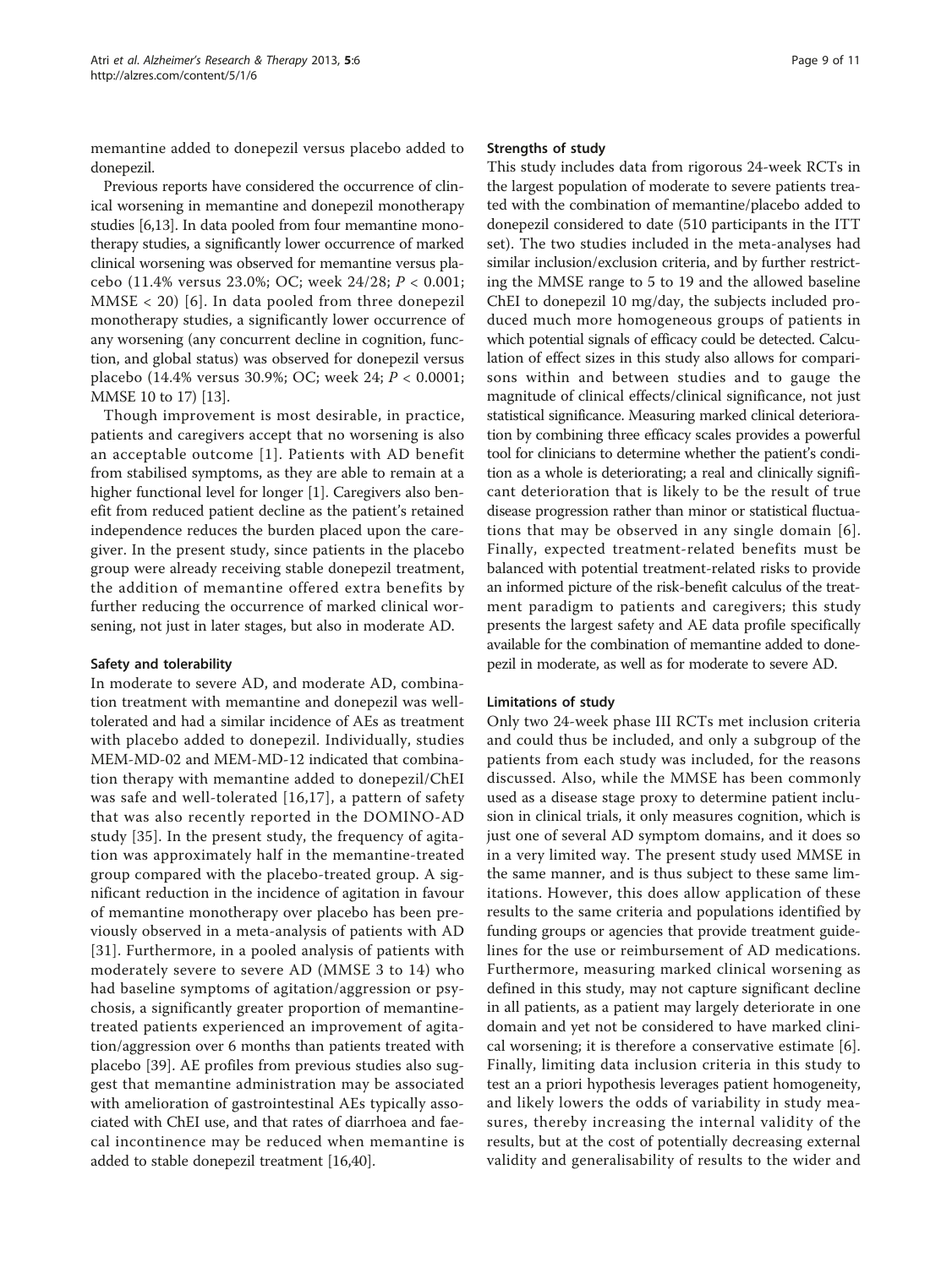<span id="page-9-0"></span>more heterogeneous non-research AD patient population; particularly the generalisability of results to those patients who are in milder clinical stages, are treated with ChEIs other than donepezil (that is, patients treated with galantamine or rivastigmine), or are enrolled in primarily non-research clinical settings. In clinical practice, patients are also often treated for much longer than the limited 24-week duration studied in these phase III RCTs. This has been emphasised to argue that Level II grade evidence from long-term observational clinical cohort studies should be used to complement and inform clinicians and researchers in the process of therapeutic discovery and assessment, as well as in determining and monitoring the long-term risk-benefit calculus of therapies to patients and to society [\[34\]](#page-10-0).

### Conclusions

The addition of memantine to patients' ChEI therapy when they reach the moderate stage of AD has important practical relevance. The results presented in this study provide evidence in a large RCT meta-analysis population, for the significant benefits of the addition of memantine to stable donepezil therapy in moderate, as well as moderate to severe AD. These results, along with the wealth of other clinical evidence [\[34,41\]](#page-10-0), support and extend previous findings that combination treatment is associated with clinically significant benefits in reducing 24-week decline in cognition, function, global status, and the occurrence of marked clinical worsening. In the absence of disease-modifying therapies, retaining greater cognitive and functional abilities can produce disease-course-modifying effects that may help patients with AD remain independent for longer. Importantly, combination therapy with memantine added to donepezil demonstrates good safety and tolerability, and the observed benefits are over and above those of donepezil alone. Taken together, these results support a risk-benefit calculus that is in favour of combination therapy with memantine added to donepezil in moderate, as well as moderate to severe AD, and imply translation of clinically meaningful benefits to patients, caregivers, and society.

#### Abbreviations

AD: Alzheimer's disease; ADAS-Cog: Alzheimer's Disease Assessment Scalecognitive subscale; ADCS-ADL: Alzheimer's Disease Cooperative Study-Activities of Daily Living; ADL: activity of daily living; AE: adverse event; APT: all-patientstreated; ChEI: cholinesterase inhibitor; CIBIC-Plus: Clinician's Interview-Based Impression of Change Plus Caregiver Input; IRB: Institutional Review Board; ITT: intention-to-treat; LOCF: last observation carried forward; MMSE: Mini-Mental State Examination; MOD: moderate Alzheimer's disease; MOD-SEV: moderate to severe Alzheimer's disease; NMDA: N-methyl-D-aspartate; OC: observed cases; RCT: randomised, double-blind, placebo-controlled trial; SIB: Severe Impairment Battery; SMD: standardised mean difference.

#### Authors' contributions

OL, YW and IP performed the analyses of the data and reviewed the manuscript. AA, JM and DW provided the interpretation and discussion of the data analyses outcome. All authors contributed to manuscript preparation, and read and approved the final manuscript.

#### Competing interests

A Atri has no equity, shares or salary from any pharma company and is not a member of any pharma speakers' bureau. In the past 5 years, he has received honoraria for educational lectures or webcasts at scientific, medical and educational conferences, meetings, programmes or advisory boards from Forest, Harvard Medical School Continuing Education, Massachusetts General Hospital Academy of Medical Educators, Lundbeck, Merck, Merz, Novartis, and Reed-Elsevier Medical Education. Institutional research grant funding has been received from Forest for research unrelated to this study and manuscript. J Molinuevo has no equity, shares or salary from any pharma company. He has received honoraria for speaking and for attending advisory boards from Lundbeck, Merck, Merz, and Novartis. O Lemming is a full-time employee of H. Lundbeck A/S. Y Wirth is a former full-time employee of Merz Pharmaceuticals GmbH. I Pulte is a full-time employee of Merz Pharmaceuticals GmbH. D Wilkinson has no equity, shares or salary from any pharma company. He has received honoraria for speaking and for attending advisory boards from Lundbeck, Merz, Pfizer, and Nutricia. A Atri, J Molinuevo, and D Wilkinson did not receive financial support or remuneration related to work on this study or manuscript.

#### Acknowledgements

The reported analyses were made by H Lundbeck A/S, Denmark, in collaboration with Merz Pharmaceuticals GmbH, Germany. The original studies included in the present analysis were supported by funding from Forest Laboratories, Inc., New York. The authors would like to acknowledge the invaluable contribution of the principal investigators in the original trials as listed previously [\[16](#page-10-0),[17\]](#page-10-0). This manuscript was written with the assistance of Cambridge Medical Communication Ltd, and was funded by H. Lundbeck A/S, Denmark. While Dr Atri is the Associate Director, Clinical Operations, GRECC, ENRM Bedford VA Hospital, the contents of this study do not represent the views of the Department of Veterans Affairs or the United States Government. Finally, and most importantly, we express our deep gratitude for the commitment of the study participants and their caregivers, without whose generous contribution and dedication this research would not be possible.

#### Author details

<sup>1</sup>Department of Neurology, Massachusetts General Hospital, Memory Disorders Unit, 15 Parkman Street, WACC 715, Boston, MA 02114, USA. <sup>2</sup>Geriatric Research Education and Clinical Center, Edith Nourse Rogers Memorial Veterans Hospital, 200 Springs Road, Bedford, MA 01730, USA. 3 Harvard Medical School, 25 Shattuck Street, Boston, MA 02115, USA. 4 Alzheimer's Disease and Other Cognitive Disorders Unit, Neurology Service, Hospital Clínic i Universitari, Villarroel 170, Barcelona, 08036, Spain. 5 Biostatistics Department, H. Lundbeck A/S, Ottiliavej 9, DK-2500 Valby, Copenhagen, Denmark. <sup>6</sup>Wirth Consulting, Gauss Strasse 42, Stuttgart D-70193, Germany. <sup>7</sup>Global Clinical R & D CNS, Merz Pharmaceuticals GmbH Eckenheimer Landstraße 100, Frankfurt am Main, 60318, Germany. <sup>8</sup>Memory Assessment & Research Centre, Tom Rudd Unit, Moorgreen Hospital, Botley Road, West End, Southampton, SO30 3JB, UK.

#### Received: 10 September 2012 Revised: 3 December 2012 Accepted: 10 January 2013 Published: 21 January 2013

#### References

- 1. Geldmacher DS, Frolich L, Doody RS, Erkinjuntti T, Vellas B, Jones RW, Banerjee S, Lin P, Sano M: [Realistic expectations for treatment success in](http://www.ncbi.nlm.nih.gov/pubmed/17066215?dopt=Abstract) [Alzheimer](http://www.ncbi.nlm.nih.gov/pubmed/17066215?dopt=Abstract)'s disease. J Nutr Health Aging 2006, 10:417-429.
- 2. Cummings JL: [Challenges to demonstrating disease-modifying effects in](http://www.ncbi.nlm.nih.gov/pubmed/19595897?dopt=Abstract) Alzheimer'[s disease clinical trials.](http://www.ncbi.nlm.nih.gov/pubmed/19595897?dopt=Abstract) Alzheimers Dement 2006, 2:263-271.
- 3. Folstein MF, Folstein SE, McHugh PR: "[Mini-mental state](http://www.ncbi.nlm.nih.gov/pubmed/1202204?dopt=Abstract)". A practical [method for grading the cognitive state of patients for the clinician.](http://www.ncbi.nlm.nih.gov/pubmed/1202204?dopt=Abstract) J Psychiat Res 1975, 12:189-198.
- Winblad B, Poritis N: [Memantine in severe dementia: results of the M-](http://www.ncbi.nlm.nih.gov/pubmed/10885864?dopt=Abstract)[Best Study \(Benefit and efficacy in severely demented patients](http://www.ncbi.nlm.nih.gov/pubmed/10885864?dopt=Abstract) [during treatment with memantine\).](http://www.ncbi.nlm.nih.gov/pubmed/10885864?dopt=Abstract) Int J Geriatr Psychiatry 1999, 14:135-146.